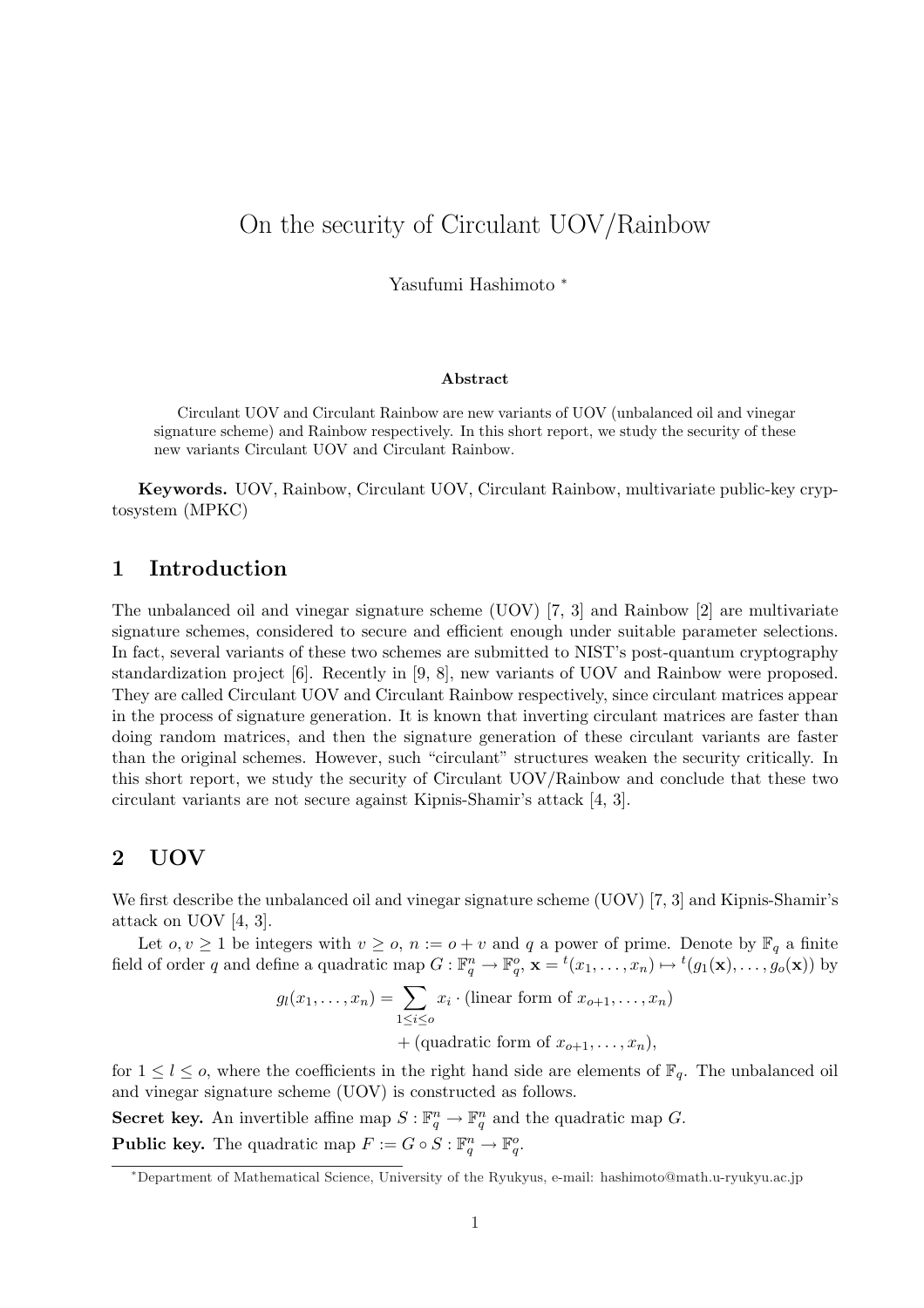**Signature generation.** Let  $\mathbf{m} = (m_1, \ldots, m_o) \in \mathbb{F}_q^o$  be a message to be signed. Choose  $u_1, \ldots, u_v \in \mathbb{F}_q$  randomly, and find  $(y_1, \ldots, y_o) \in \mathbb{F}_q^o$  with

$$
g_1(y_1, \ldots, y_o, u_1, \ldots, u_v) = m_1,
$$
  
\n
$$
\vdots
$$
  
\n
$$
g_o(y_1, \ldots, y_o, u_1, \ldots, u_v) = m_o.
$$
\n(1)

The signature for **m** is  $\mathbf{z} := S^{-1}(y_1, \ldots, y_o, u_1, \ldots, u_v)$ .

**Signature verification.** Check whether  $F(\mathbf{z}) = \mathbf{m}$ .

Note that, due to the definition of G, the equations in (1) are linear equations of  $(y_1, \ldots, y_o)$ . Then a signature is generated in time  $O(n^3)$  on UOV. For the security of UOV, we should discuss Kipnis-Shamir's attack [4, 3] given below.

**Kipnis-Shamir's attack.** It is well-known that UOV with  $o = v$  (balanced oil and vinegar signature scheme, [7]) is broken by Kipnis-Shamir's attack [4]. The basic idea is as follows.

Let  $G_l, F_l$   $(1 \leq l \leq o)$  be  $n \times n$  symmetric matrices with

$$
g_l(\mathbf{x}) = \mathbf{x} G_l \mathbf{x} + (\text{linear form of } \mathbf{x}),
$$
  
 $f_l(\mathbf{x}) = \mathbf{x} F_l \mathbf{x} + (\text{linear form of } \mathbf{x}).$ 

By the definitions of the quadratic maps  $G, F$ , we see that the matrices  $G_l, F_l$  are written by

$$
G_l = \begin{pmatrix} 0_o & * \\ * & *_v \end{pmatrix}, \qquad F_l = {}^t S G_l S = {}^t S \begin{pmatrix} 0_o & * \\ * & *_v \end{pmatrix} S.
$$

It is easy to see that, if  $o = v$ , it holds

$$
\begin{pmatrix} 0_o & * \\ * & *_{v} \end{pmatrix}^{-1} \begin{pmatrix} 0_o & * \\ * & *_{v} \end{pmatrix} = \begin{pmatrix} *_{o} & * \\ 0 & *_{v} \end{pmatrix}.
$$

Then, for two linear sums  $W_1, W_2$  of  $F_1, \ldots, F_o$ , we have

$$
W_1^{-1}W_2 = S^{-1} \begin{pmatrix} 0 & * \\ * & *_{v} \end{pmatrix}^{-1} \begin{pmatrix} 0 & * \\ * & *_{v} \end{pmatrix} S = S^{-1} \begin{pmatrix} *_{o} & * \\ 0 & *_{v} \end{pmatrix} S.
$$

This means that there exists an invertible  $n \times n$  matrix  $S_1$  with

$$
S_1^{-1}W_1^{-1}W_2S_1 = \begin{pmatrix} *_{o} & * \\ 0 & *_{v} \end{pmatrix},
$$

and such a matrix  $S_1$  satisfies

$$
SS_1 = \begin{pmatrix} *_{o} & * \\ 0 & *_{v} \end{pmatrix}.
$$

Since

$$
{}^{t}S_{1}F_{l}S_{1}={}^{t}(SS_{1})G_{l}(SS_{1})=\begin{pmatrix}0_{o}&*\\ *&*_{v}\end{pmatrix},
$$

the matrix  $S_1$  is enough to generate dummy signatures of UOV. It is known that  $S_1$  can be recovered in polynomial time (see [4] for the detail).

When  $v > o$ , the original Kipnis-Shamir's attack [4] is not available since

$$
\begin{pmatrix} 0 & * \\ * & *_{v} \end{pmatrix}^{-1} \begin{pmatrix} 0 & * \\ * & *_{v} \end{pmatrix} \neq \begin{pmatrix} *_{o} & * \\ 0 & *_{v} \end{pmatrix}.
$$

This attack was arranged to be available also for  $v > o$  in [3]. However, its complexity is no longer polynomial time but  $O(q^{v-o} \cdot (polyn))$ . Thus v is taken sufficiently larger than o for the original UOV.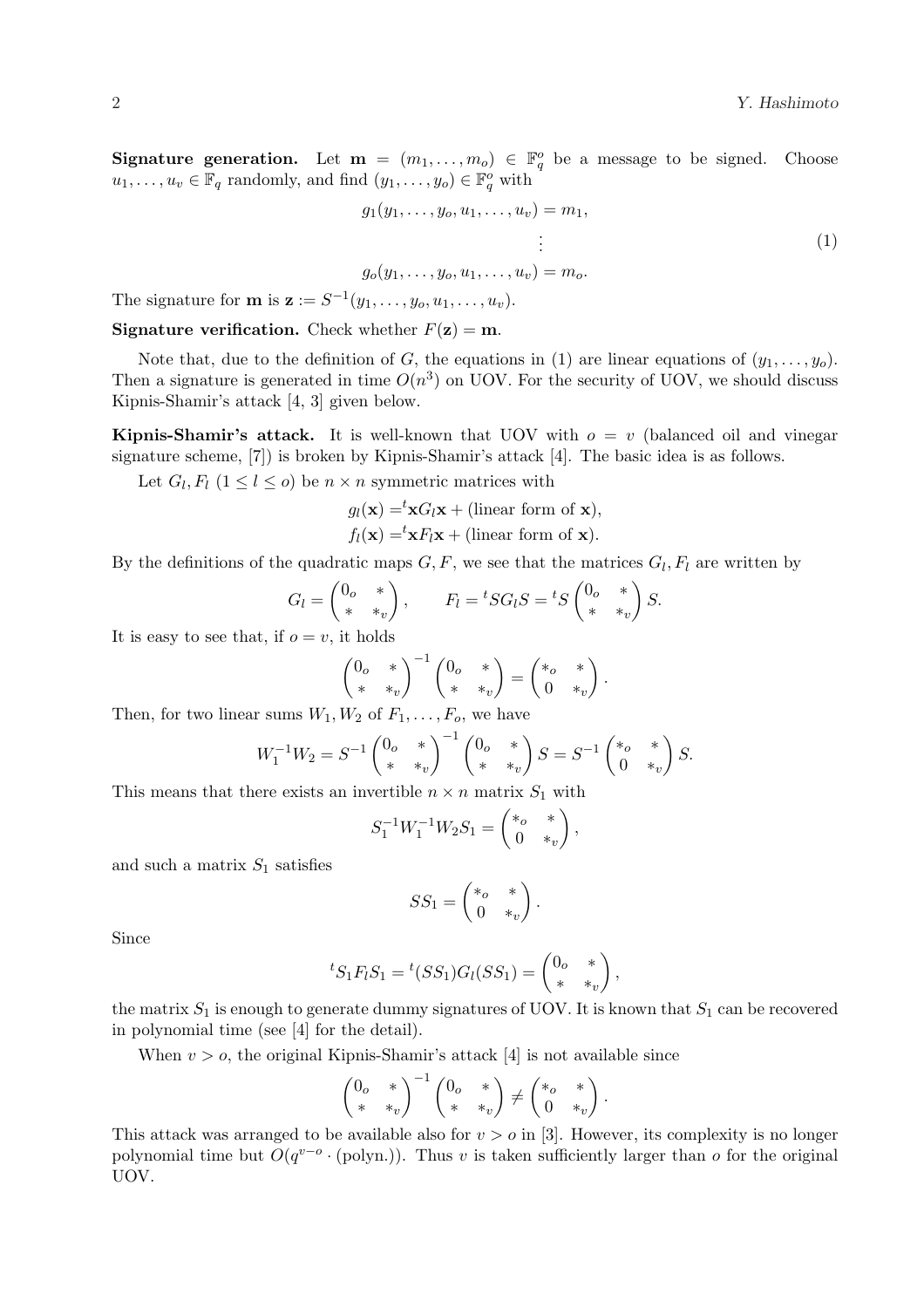# 3 Circulant UOV

Circulant UOV [9] is a variant of UOV constructed as follows.

For  $1 \leq l \leq o$ , let  $A_l, B_l$  be  $v \times o$  and  $v \times v$  matrices respectively,  $\mathbf{c}_l \in \mathbb{F}_q^n$  a row vector and  $d_l \in \mathbb{F}_q$  such that

$$
g_l(\mathbf{x}) = {}^t\mathbf{x} \begin{pmatrix} 0 & {}^tA_l \\ A_l & B_l \end{pmatrix} \mathbf{x} + \mathbf{c}_l \mathbf{x} + d_l.
$$

In the original UOV,  $A_l, B_l, c_l, d_l$  are chosen randomly. On the other hand in Circulant UOV,  $A_l$ and  $c_l$  are given as follows.  $\overline{a}$ 

$$
\begin{cases}\nA_1 = (\mathbf{a}_1, \mathbf{a}_2, \mathbf{a}_3, \dots, \mathbf{a}_o), \\
A_2 = (\mathbf{a}_o, \mathbf{a}_1, \mathbf{a}_2, \dots, \mathbf{a}_{o-1}), \\
A_3 = (\mathbf{a}_{o-1}, \mathbf{a}_o, \mathbf{a}_1, \dots, \mathbf{a}_{o-2}), \\
\vdots \\
A_o = (\mathbf{a}_2, \mathbf{a}_3, \mathbf{a}_4, \dots, \mathbf{a}_o, \mathbf{a}_1),\n\end{cases}\n\qquad\n\begin{cases}\n\mathbf{c}_1 = (c_1, c_2, c_3, \dots, c_o, c_{o+1}^{(1)}, \dots, c_n^{(1)}), \\
\mathbf{c}_2 = (c_o, c_1, c_2, \dots, c_{o-1}, c_{o+1}^{(2)}, \dots, c_n^{(2)}), \\
\mathbf{c}_3 = (c_{o-1}, c_o, c_1, \dots, c_{o-2}, c_{o+1}^{(3)}, \dots, c_n^{(3)}), \\
\vdots \\
\mathbf{c}_o = (c_2, c_3, c_4, \dots, c_o, c_1, c_{o+1}^{(o)}, \dots, c_n^{(o)}),\n\end{cases}\n\qquad (2)
$$

where  $\mathbf{a}_1,\ldots,\mathbf{a}_o \in \mathbb{F}_q^v$  are column vectors and  $c_1,\ldots,c_o,c_{o+1}^{(1)},\ldots,\ldots,c_n^{(o)} \in \mathbb{F}_q$  are constants. Note that  $B_l$  and  $d_l$  are chosen randomly. We can easily check that, for such  $A_l$ ,  $c_l$ , the linear equations (1) solved in the process of signature generation of UOV are given by  $\mathbf{r}$ 

$$
\begin{pmatrix}\n\alpha_1 & \alpha_2 & \alpha_3 & \dots & \alpha_o \\
\alpha_o & \alpha_1 & \alpha_2 & \dots & \alpha_{o-1} \\
\alpha_{o-1} & \alpha_o & \alpha_1 & \dots & \alpha_{o-2} \\
\vdots & \vdots & \vdots & \ddots & \vdots \\
\alpha_2 & \alpha_3 & \alpha_4 & \dots & \alpha_1\n\end{pmatrix}\n\begin{pmatrix}\ny_1 \\
y_2 \\
y_3 \\
\vdots \\
y_o\n\end{pmatrix} = \begin{pmatrix}\n\beta_1 \\
\beta_2 \\
\beta_3 \\
\vdots \\
\beta_o\n\end{pmatrix},
$$

where  $\alpha_1, \ldots, \alpha_o, \beta_1, \ldots, \beta_o \in \mathbb{F}_q$ . It is known that the matrix in the left hand side of the equation above is inverted in time  $O(n^2)$  [5], which is smaller than  $O(n^3)$  for the original UOV. Thus the signature generation of Circulant UOV is faster than that of the original UOV.

#### 4 Kipnis-Shamir's attack on Circulant UOV

In this section, we explain why Circulant UOV is vulnerable against Kipnis-Shamir's attack.

Due to (2), we see that

$$
A_l = A_1 P^{l-1}
$$

for  $1 \leq l \leq o$ , where  $P :=$  $\overline{\phantom{a}}$  $\left\lceil \right\rceil$ 1 . . . 1 1  $\mathbf{r}$ is an  $o \times o$  matrix representing a cyclic permutation. It

is easy to check that

$$
\begin{pmatrix} 0_o & (A_1C_1)^t \\ A_1C_1 & B'_1 \end{pmatrix}^{-1} \begin{pmatrix} 0_o & (A_1C_2)^t \\ A_1C_2 & B'_2 \end{pmatrix} = \begin{pmatrix} * & * \\ 0 & *_v \end{pmatrix}
$$

for  $o \times o$  matrices  $C_1, C_2$  and  $v \times v$  matrices  $B'_1, B'_2$ , if  $C_1$  is invertible. This means that

$$
W_1^{-1}W_2 = S^{-1} \begin{pmatrix} * & * \\ 0 & *_v \end{pmatrix} S
$$

even if  $v > o$ . This situation is almost the same to the original UOV with  $o = v$ . Thus the attacker can recover an  $n \times n$  matrix  $S_1$  satisfying  $SS_1 = \begin{pmatrix} * & * \\ 0 & * \end{pmatrix}$  $\begin{pmatrix} 0 & x \\ 0 & *_v \end{pmatrix}$  in polynomial time similarly to the